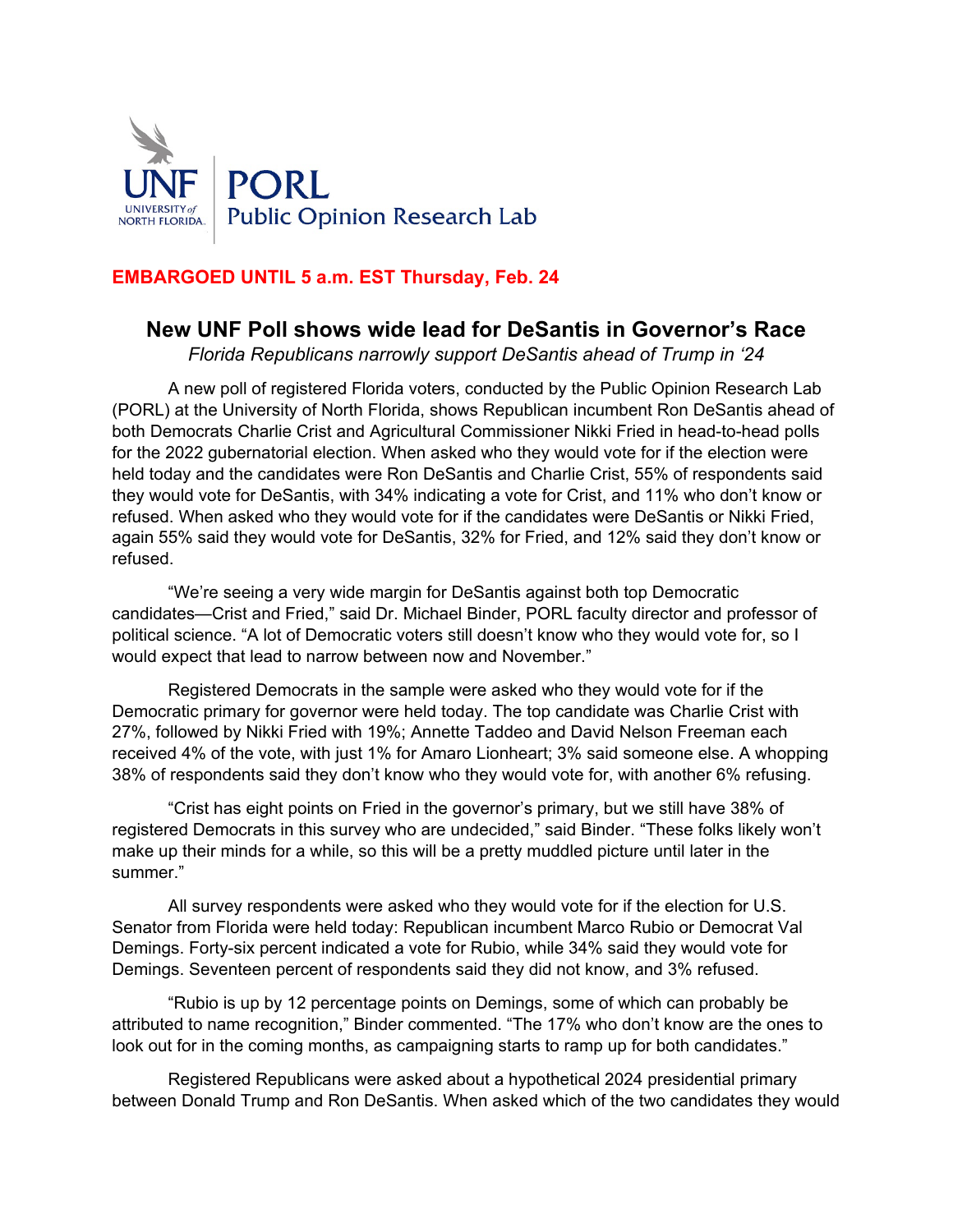vote for if the election were held today, 44% said they would vote for DeSantis, while 41% indicated a vote for Trump. Two percent said someone else, 7% don't know and 6% refused.

"With a lot of speculation about a possible presidential bid from DeSantis, we thought this would be an interesting hypothetical," said Binder. "It turned out to be pretty close with DeSantis up by three points against Trump. With both of them calling Florida home, this is a pivotal state and an outlier compared to national polling on this race."

In addition to election questions, respondents were asked whether they approve or disapprove of several elected officials at the state and federal levels. Only 36% said they approve of the job President Joe Biden is doing, whether somewhat or strongly, with 57% disapproving, and 6% who don't know or refused. Forty-six percent of respondents said they *strongly* disapprove.

United States Senators for the State of Florida Marco Rubio and Rick Scott had similarly low approval ratings. Rubio fared only slightly better, with 39% approving, 40% disapproving, and 22% who don't know or refused. Scott's approval was 37%, with 40% disapproval, and 23% who don't know or refused.

"Job approval is pretty low across the board for Biden, Rubio and Scott, but perhaps more telling are the *disapproval* numbers," said Binder. "The majority disapprove of the job Biden is doing, and most of those strongly disapprove, with relatively few who don't know."

Of the elected officials on this survey, Governor Ron DeSantis had the highest job approval rating at 58%, with 37% disapproval and just 6% who don't know or refused. Respondents were also asked about the job Nikki Fried is doing as Florida Agricultural Commissioner, to which 49% said they don't know, with 31% percent saying they approve, and 18% disapprove, either somewhat or strongly.

"DeSantis approval is up by 10 percentage points from last time we asked, back in [October](https://www.unf.edu/uploadedFiles/aa/coas/porl/Press%20Release%20October.pdf) of 2020," Binder commented. "Fried approval has remained largely steady since our [February](https://www.unf.edu/uploadedFiles/aa/coas/porl/Feb21.20(1).pdf) of 2020 poll, and the 'don't knows' have gone down some, but folks still seem to be pretty unsure."

Regarding the 2022 gubernatorial election, respondents were asked whether they were more enthusiastic or less enthusiastic about voting than the last election for Florida Governor. Most respondents (52%) said they are more enthusiastic than last election, with 30% saying less enthusiastic, and 13% about the same.

"Enthusiasm for the upcoming governor's race is up in the overall sample, but when you break it down by party registration, we see that 65% of registered Republicans are more enthused than last election, compared with just 49% of Democrats," said Binder. "This suggests Republicans might be trending toward a larger turnout advantage."

Respondents were then asked about their perceptions of election fraud in the state of Florida. Specifically, they were asked to indicate the number of cases of election fraud they think occur in any given statewide election. Twenty-eight percent said none, or almost none, 23% said dozens or hundreds, 33% said thousands or tens of thousands, and 5% said millions.

Finally, respondents were asked their perceptions of the 2020 election, the results of which have been contested in certain states and in the courts. They were asked who they think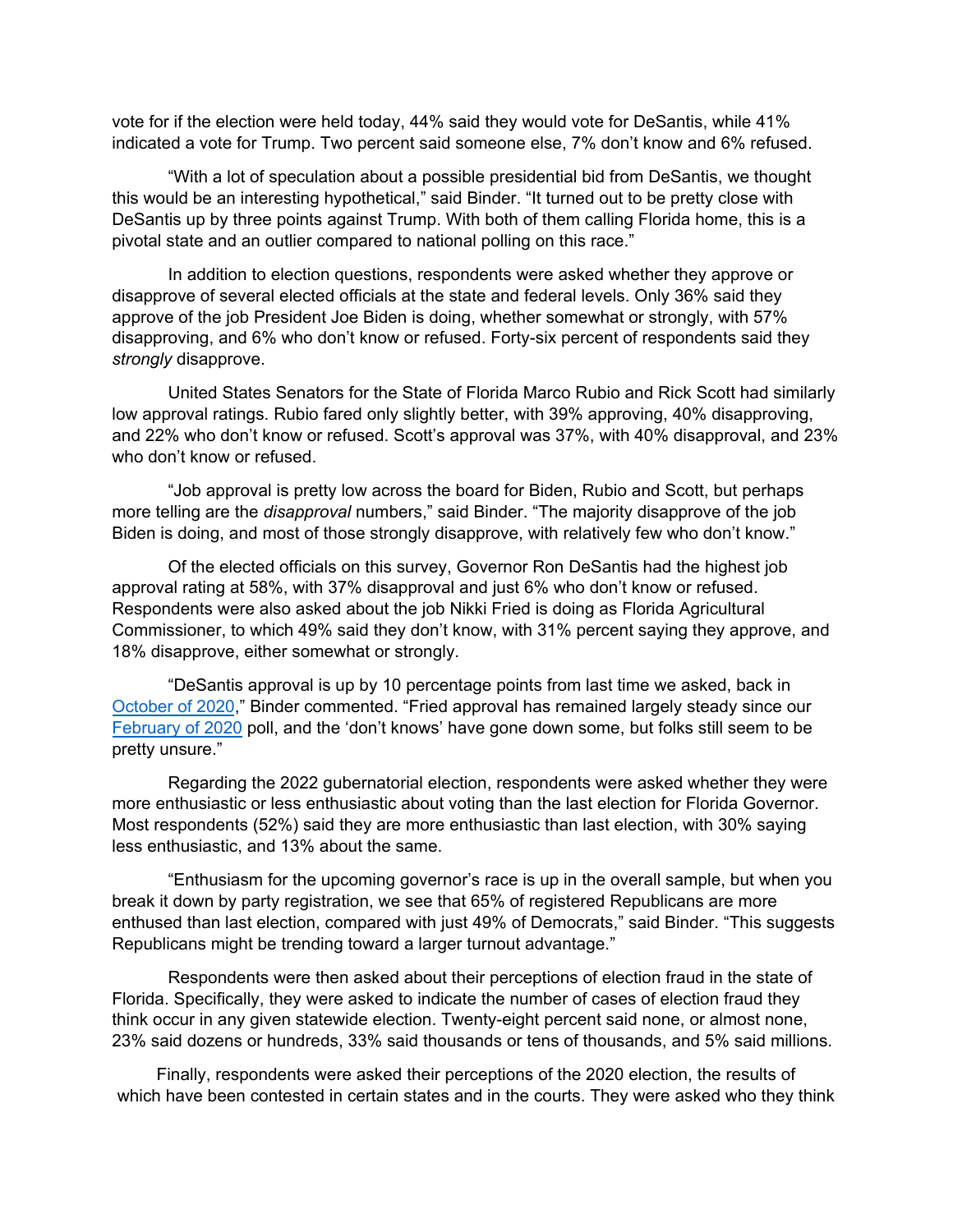won the election, based on receiving the most votes cast by eligible voters in enough states to win. Of the entire sample, 58% said Joe Biden definitely or probably won the election, with 34% saying Donald Trump won, either definitely or probably. Nine percent of respondents either don't know or refused to answer.

"Unsurprisingly, perceptions of voter fraud cases are much higher among those who think that Trump really won the election in 2020, with about half saying it's at least in the thousands or tens of thousands," Binder stated. "Given those numbers, it's still pretty surprising to see that almost two thirds of Republicans believe that Trump was the true winner in 2020."

### Methodology

The UNF PORL Florida Statewide Poll is comprised of 685 registered Florida voters and was conducted Monday, February 7 through Sunday, February 20, 2022 by the Public Opinion Research Lab (PORL) at the University of North Florida. The landline and cell phone numbers used for this survey were sourced from the December 2021 update of the Florida voter file.

Respondents were contacted by live callers via the telephone from 4:30 to 9:00 p.m. daily with up to two callbacks attempted. PORL interviewers administered surveys in both English and Spanish. Data collection took place at the PORL facility with its 27-station Computer Assisted Telephone Interviewing (CATI) system.

The margin of sampling error for the total sample is +/- 3.74 percentage points. Through hand dialing, an interviewer upon reaching the individual as specified in the voter file asked that respondent to participate, regardless of landline telephone or cellphone. Data were then weighted by partisan registration, age, race, sex, education, 2020 vote choice, and geography. Education weights were created from the Census Bureau's American Community Survey (ACS) 2019 estimates for the percent of college-educated individuals within each strata in the state of Florida, approximately 30% statewide. Partisan registration, sex, race, and age weights were created from the December 2021 update of the Florida Voter File to match the registered voters in Florida.

All weighted demographic variables were applied using the SPSS version 26 rake weighting function, which will not assign a weight if one of the demographics being weighted on is missing. In this case, respondents missing a response for any of the demographic information were given a weight equal to their weight for the remaining demographics. There were no statistical adjustments made due to design effects.

To ensure a representative sample of likely voters, the state of Florida was stratified into 11 strata. Miami-Dade County was separated from its designated media market area due to population density. Quotas were placed on each of these stratified areas to ensure a proportionate number of completed surveys.

This study had a 4% response rate. The American Association for Public Opinion Research (AAPOR) Response Rate 3 (RR3) calculation was used which consists of an estimate of what proportion of cases of unknown eligibility are truly eligible. This survey was directed by Dr. Michael Binder, PORL faculty director and UNF professor of political science.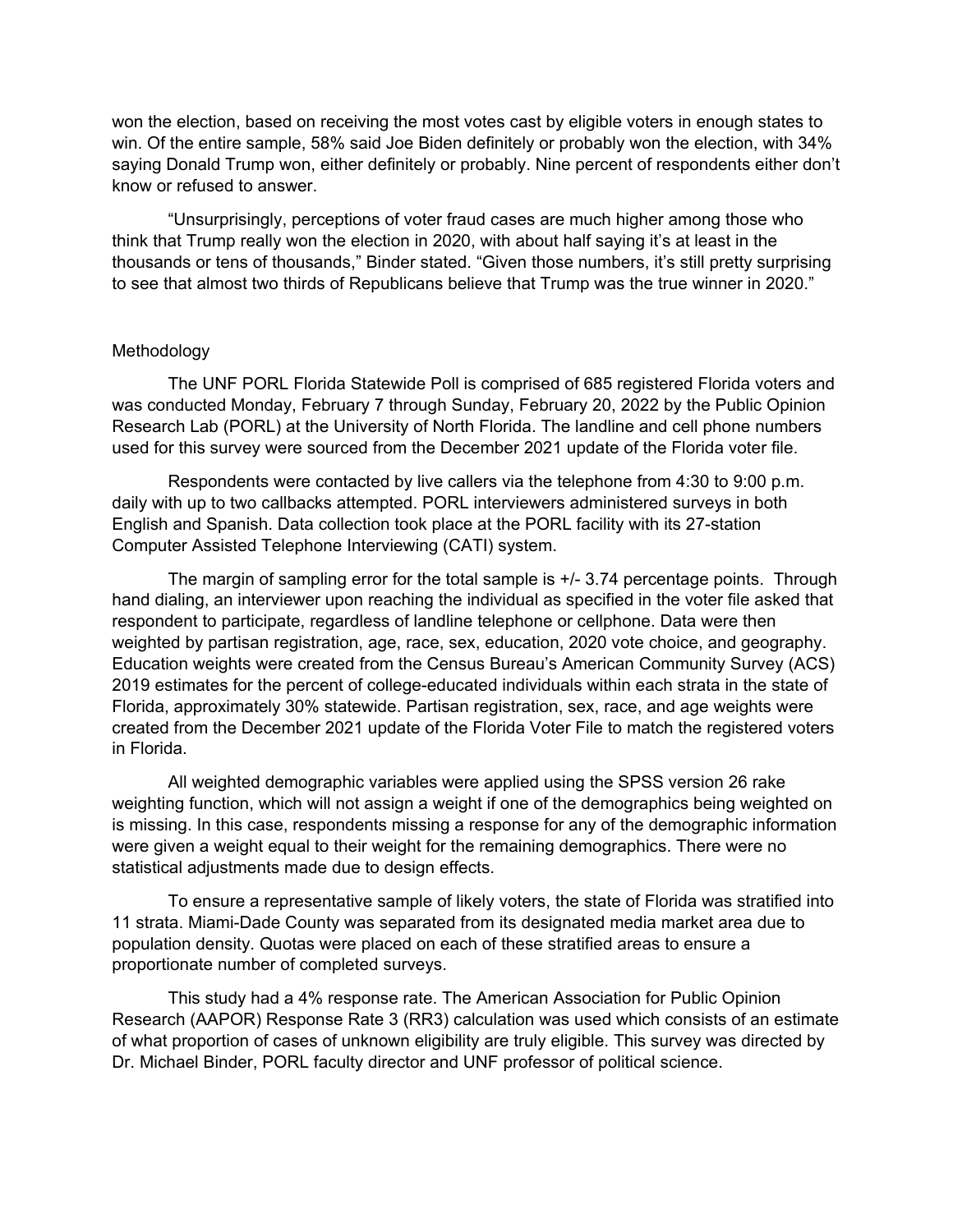The PORL is a full-service survey research facility that provides tailored research to fulfill each client's individual needs from political, economic, social, and cultural projects. The PORL opened in 2001 and is an independent, non-partisan center, a charter member of the American Association for Public Opinion Research Transparency Initiative and a member of the Association of Academic Survey Research Organization. As members of AAPOR, the PORL's goal is to support sound and ethical practices in the conduct of survey and public opinion research. For more information about methodology, contact Dr. Michael Binder at porl@unf.edu or at (904) 620-2784.

### **About University of North Florida**

The University of North Florida is a nationally ranked university located on a beautiful 1,381-acre campus in Jacksonville surrounded by nature. Serving 17,000 students, UNF features six colleges of distinction with innovative programs in high-demand fields. UNF students receive individualized attention from faculty and gain valuable real-world experience engaging with community partners. A top public university, UNF prepares students to make a difference in Florida and around the globe. L[earn more at w](http://www.unf.edu/)ww.unf.edu.

**###**

## **Media Contact:**

Amanda Ennis Media Relations Manager (904) 620-2192

### **Methodology Results Contact**

Dr. Michael Binder Public Opinion Research Lab Director (904) 620-2784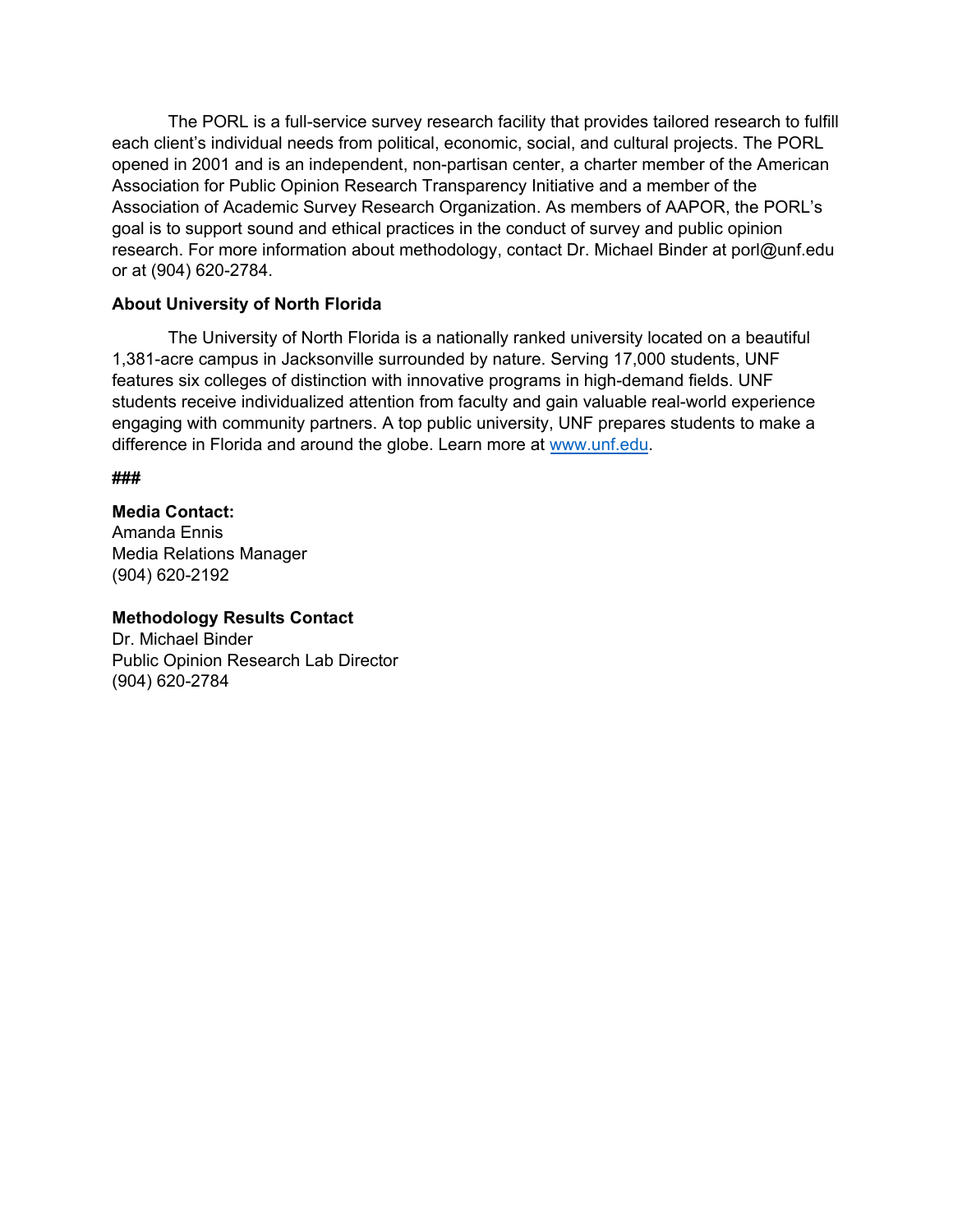

Florida Statewide Political Survey - February 24, 2022 Crosstabulations For more information visit: www.unf.edu/coas/porl/

 $\sim$ 

Do you approve or disapprove of the way that Joe Biden is handling his job as President of the United States?

|                            |                |                  | Party            |                        |     | Sex               |                  | College  |                    |                              | Race/Ethnicity        |                   |                 |                | Age                |                   |                |              |
|----------------------------|----------------|------------------|------------------|------------------------|-----|-------------------|------------------|----------|--------------------|------------------------------|-----------------------|-------------------|-----------------|----------------|--------------------|-------------------|----------------|--------------|
|                            | Total<br>n=685 | Dem<br>$n = 271$ | Rep<br>$n = 259$ | NPA/Other<br>$n = 159$ |     | M n=361   F n=324 | Yes<br>$n = 302$ | No n=383 | White<br>$n = 421$ | Afr<br>Amer/Blk<br>$n = 117$ | Hispanic<br>$n = 112$ | Other<br>$n = 35$ | 18-24<br>$n=93$ | 25-34<br>n=126 | 35-44<br>$n = 106$ | 45-54<br>$n = 91$ | 55-64<br>n=110 | 65+<br>n=159 |
| <b>Strongly Approve</b>    | 14%            | 31%              | 3%               | 9%                     | 15% | 14%               | 13%              | 18%      | 11%                | 29%                          | 13%                   | 19%               | 4%              | 5%             | 8%                 | 18%               | 15%            | 24%          |
| Somewhat Approve           | 22%            | 37%              | 7%               | 21%                    | 20% | 23%               | 20%              | 26%      | 15%                | 36%                          | 28%                   | 39%               | 21%             | 31%            | 19%                | 22%               | 13%            | 23%          |
| Somewhat Disapprove        | 11%            | 9%               |                  | 20%                    |     | 12%               | 11%              | 12%      | 10%                | 9%                           | 22%                   | 10%               | 32%             | 17%            | 13%                | 9%                | 12%            | 3%           |
| <b>Strongly Disapprove</b> | 46%            | 14%              | 81%              | 43%                    | 48% | 45%               | 50%              | 39%      | 62%                | 20%                          | 28%                   | 12%               | 26%             | 39%            | 53%                | 42%               | 58%            | 48%          |
| Don't Know                 | 4%             | 8%               | 2%               | 3%                     | 4%  | 5%                | 5%               | 3%       | 3%                 | 6%                           | 70/                   | 10%               | 12%             | 7%             | 5%                 | 5%                | 2%             | 2%           |
| Refusal                    | 2%             | $1\%$            | 1%               | 6%                     |     |                   | 2%               | 2%       | 1%                 | 1%                           | 3%                    | 12%               | 5%              | 2%             | 2%                 | 5%                | 1%             | 1%           |

#### Do you approve or disapprove of the way that Marco Rubio is handling his job as United States Senator?

|                            |                    |                  | Party        |                        |     | Sex             |                  | College    |                    |                              | Race/Ethnicity        |                   |                 |                             | Aae                |                   |                    |                    |
|----------------------------|--------------------|------------------|--------------|------------------------|-----|-----------------|------------------|------------|--------------------|------------------------------|-----------------------|-------------------|-----------------|-----------------------------|--------------------|-------------------|--------------------|--------------------|
|                            | Total<br>$n = 685$ | Dem<br>$n = 271$ | Rep<br>259=۱ | NPA/Other<br>$n = 159$ |     | M n=361 F n=324 | Yes<br>$n = 302$ | No $n=383$ | White<br>$n = 421$ | Afr<br>Amer/Blk<br>$n = 117$ | Hispanic<br>$n = 112$ | Other<br>$n = 35$ | 18-24<br>$n=93$ | 25-34<br>$n = 126$          | 35-44<br>$n = 106$ | 45-54<br>$n = 91$ | 55-64<br>$n = 110$ | $65+$<br>$n = 159$ |
| <b>Strongly Approve</b>    | 14%                | 6%               | 28%          | 8%                     | 14% | 14%             | 15%              | 13%        | 18%                |                              | 10%                   | 8%                | 2%              | $\rightarrow$ $\rightarrow$ | 12%                | 20%               | 19%                | 17%                |
| Somewhat Approve           | 25%                | 13%              | 43%          | 18%                    | 26% | 24%             | 27%              | 21%        | 30%                | 14%                          | 23%                   | 11%               | 18%             | 28%                         | 26%                | 19%               | 18%                | 32%                |
| Somewhat Disapprove        | 14%                | 20%              | 7%           | 14%                    | 12% | 15%             | 12%              | 17%        | 13%                | 16%                          | 13%                   | 11%               | 25%             | 10%                         | 14%                | 16%               | 13%                | 11%                |
| <b>Strongly Disapprove</b> | 26%                | 48%              | 7%           | 21%                    | 25% | 26%             | 23%              | 31%        | 20%                | 40%                          | 30%                   | 38%               | 21%             | 28%                         | 14%                | 22%               | 30%                | 31%                |
| Don't Know                 | 19%                | 12%              | 13%          | 35%                    | 19% | 19%             | 20%              | 17%        | 18%                | 22%                          | 21%                   | 21%               | 32%             | 26%                         | 33%                | 14%               | 18%                | 9%                 |
| Refusal                    | 3%                 | 10 <sub>o</sub>  | $1\%$        | 6%                     | 3%  | 2%              | 3%               | 2%         | 2%                 |                              | 3%                    | 11%               | 4%              |                             | 2%                 | 9%                | 2%                 | 1%                 |

| Do you approve or disapprove of the way that Rick Scott is handling his job as United States Senator? |
|-------------------------------------------------------------------------------------------------------|
|-------------------------------------------------------------------------------------------------------|

|                            |                |               | Party            |                        | Sex |                 |                  | College  |                    |                              | Race/Ethnicity        |                   |                 |                    | Aae                |                 |                |                  |
|----------------------------|----------------|---------------|------------------|------------------------|-----|-----------------|------------------|----------|--------------------|------------------------------|-----------------------|-------------------|-----------------|--------------------|--------------------|-----------------|----------------|------------------|
|                            | Total<br>n=685 | Dem<br>$n=27$ | Rep<br>$n = 259$ | NPA/Other<br>$n = 159$ |     | M n=361 F n=324 | Yes<br>$n = 302$ | No n=383 | White<br>$n = 421$ | Afr<br>Amer/Blk<br>$n = 117$ | Hispanic<br>$n = 112$ | Other<br>$n = 35$ | 18-24<br>$n=93$ | 25-34<br>$n = 126$ | 35-44<br>$n = 106$ | 45-54<br>$n=91$ | 55-64<br>n=110 | 65+<br>$n = 159$ |
| <b>Strongly Approve</b>    | 13%            | 7%            | 21%              | 9%                     | 15% | 11%             | 12%              | 14%      | 14%                | 9%                           | 17%                   | 4%                |                 | 11%                | 9%                 | 13%             | 13%            | 18%              |
| Somewhat Approve           | 24%            | 14%           | 37%              | 21%                    | 21% | 27%             | 26%              | 20%      | 29%                | 13%                          | 22%                   | 10%               | 12%             | 18%                | 28%                | 25%             | 34%            | 23%              |
| Somewhat Disapprove        | 17%            | 22%           | 12%              | 19%                    | 15% | 19%             | 17%              | 18%      | 16%                | 20%                          | 17%                   | 25%               | 28%             | 21%                | 22%                | 14%             | 14%            | 13%              |
| <b>Strongly Disapprove</b> | 23%            | 41%           | 9%               | 18%                    | 23% | 23%             | 20%              | 29%      | 20%                | 34%                          | 22%                   | 33%               | 18%             | 21%                | 15%                | 26%             | 21%            | 29%              |
| Don't Know                 | 20%            | 15%           | 19%              | 28%                    | 24% | 17%             | 22%              | 16%      | 20%                | 21%                          | 22%                   | 15%               | 32%             | 28%                | 22%                | 18%             | 16%            | 15%              |
| Refusal                    | 3%             | 2%            | 1%               | 6%                     |     | 3%              | 3%               | 2%       | 2%                 | 3%                           |                       | 14%               | 4%              | 1%                 | 4%                 | 5%              | 3%             | 2%               |

|                         |                |                  |           | Do you approve or disapprove of the way that Ron DeSantis is handling his job as Governor of Florida? |     |     |              |            |                    |                              |                       |                   |                 |                |                    |                   |                    |                |
|-------------------------|----------------|------------------|-----------|-------------------------------------------------------------------------------------------------------|-----|-----|--------------|------------|--------------------|------------------------------|-----------------------|-------------------|-----------------|----------------|--------------------|-------------------|--------------------|----------------|
|                         |                |                  | Party     |                                                                                                       | Sex |     |              | College    |                    |                              | Race/Ethnicity        |                   |                 |                | Aae                |                   |                    |                |
|                         | Total<br>n=685 | Dem<br>$n = 271$ | $n = 259$ | NPA/Other $\vert$ M n=361 F n=324 l<br>$n = 159$                                                      |     |     | Yes<br>n=302 | $No n=383$ | White<br>$n = 421$ | Afr<br>Amer/Blk<br>$n = 117$ | Hispanic<br>$n = 112$ | Other<br>$n = 35$ | 18-24<br>$n=93$ | 25-34<br>n=126 | 35-44<br>$n = 106$ | 45-54<br>$n = 91$ | 55-64<br>$n = 110$ | $65+$<br>n=159 |
| <b>Strongly Approve</b> | 40%            | 13%              | 74%       | 30%                                                                                                   | 42% | 39% | 42%          | 35%        | 52%                | 14%                          | 28%                   | 13%               | 21%             | 31%            | 46%                | 36%               | 52%                | 42%            |
| Somewhat Approve        | 18%            | 13%              | 14%       | 28%                                                                                                   | 16% | 19% | 20%          | 12%        | 16%                | 9%                           | 29%                   | 17%               | 25%             | 19%            | 22%                | 18%               | 18%                | 12%            |
| Somewhat Disapprove     | 8%             | 11%              | 4%        | 10%                                                                                                   | 8%  | 8%  | 7%           | 12%        | 6%                 | 18%                          | 7%                    | 11%               | 16%             | 8%             | 13%                | 10%               | 6%                 | 4%             |
| Strongly Disapprove     | 29%            | 56%              | 7%        | 23%                                                                                                   | 28% | 30% | 25%          | 38%        | 23%                | 52%                          | 27%                   | 43%               | 26%             | 32%            | 13%                | 33%               | 23%                | 37%            |
| Don't Know              | 5%             | 6%               | 2%        | 7%                                                                                                    | 5%  | 4%  | 6%           | 2%         | 3%                 |                              | 7%                    | 11%               | 12%             | 7%             | 5%                 | 4%                | 1%                 | 5%             |
| Refusal                 | 1%             | 1%               | 1%        | 3%                                                                                                    | 1%  | 1%  | $1\%$        | 2%         | 1%                 | $1\%$                        | 20/                   | 4%                | 1%              | 3%             | 2%                 | 1%                | 1%                 | 1%             |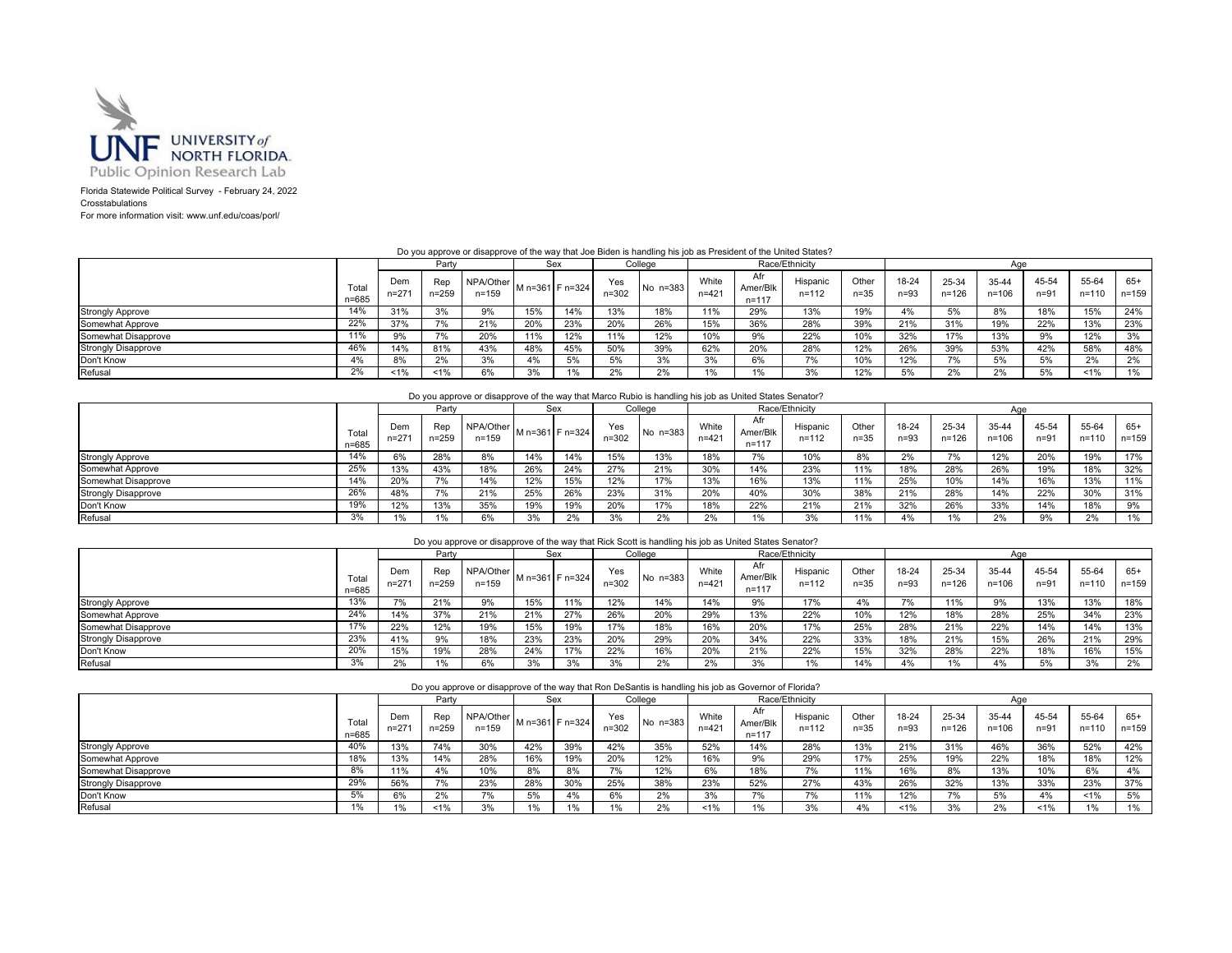Do you approve or disapprove of the way that Nikki Fried is handling her job as Agricultural Commissioner of Florida?

|                            |                    |                  | Party            |                        |     | Sex             |                  | College  |                    |                              | Race/Ethnicity        |                   |                 |                    |                    |                |                    |                |
|----------------------------|--------------------|------------------|------------------|------------------------|-----|-----------------|------------------|----------|--------------------|------------------------------|-----------------------|-------------------|-----------------|--------------------|--------------------|----------------|--------------------|----------------|
|                            | Total<br>$n = 685$ | Dem<br>$n = 271$ | Rep<br>$n = 259$ | NPA/Other<br>$n = 159$ |     | M n=361 F n=324 | Yes<br>$n = 302$ | No n=383 | White<br>$n = 421$ | Afr<br>Amer/Blk<br>$n = 117$ | Hispanic<br>$n = 112$ | Other<br>$n = 35$ | 18-24<br>$n=93$ | 25-34<br>$n = 126$ | 35-44<br>$n = 106$ | 45-54<br>$n=9$ | 55-64<br>$n = 110$ | $65+$<br>n=159 |
| <b>Strongly Approve</b>    | 9%                 | 12%              |                  | 8%                     | 8%  | 10%             | 9%               | 10%      | 6%                 | 14%                          | 15%                   | 9%                |                 | 70/6               | 13%                | 10%            | 9%                 | 9%             |
| Somewhat Approve           | 22%                | 24%              | 20%              | 21%                    | 23% | 21%             | 23%              | 20%      | 23%                | 17%                          | 25%                   | 15%               | 28%             | 20%                | 22%                | 21%            | 20%                | 22%            |
| Somewhat Disapprove        | 8%                 | 5%               | 9%               | 10%                    | 8%  | 8%              | 8%               | 70/      | 9%                 | 5%                           |                       | 6%                |                 | 11%                | 11%                | 4%             | 10%                | 5%             |
| <b>Strongly Disapprove</b> | 10%                | 6%               | 15%              | 9%                     | 13% | 8%              | 10%              | 10%      | 12%                | 10%                          | 3%                    | 17%               | 4%              | 10%                | 13%                | 12%            | 11%                | 10%            |
| Don't Know                 | 49%                | 50%              | 47%              | 49%                    | 47% | 50%             | 49%              | 48%      | 48%                | 50%                          | 50%                   | 49%               | 53%             | 50%                | 37%                | 52%            | 48%                | 51%            |
| Refusal                    | 3%                 | 3%               | 1%               | 4%                     |     | 3%              | 2%               | 4%       | 3%                 |                              |                       | 4%                | 2%              | 20/2               | 6%                 | 1%             | 2%                 | 3%             |

### If the Democratic primary for Florida governor were held today, which of the following candidates would you vote for?

|                      |                    |                  | Party   |                   |         | Sex             |                  | College    |                    |                             | Race/Ethnicity       |                   |                   |                   | Age               |                   |                   |                   |
|----------------------|--------------------|------------------|---------|-------------------|---------|-----------------|------------------|------------|--------------------|-----------------------------|----------------------|-------------------|-------------------|-------------------|-------------------|-------------------|-------------------|-------------------|
|                      | Total<br>$n = 271$ | Dem<br>$n = 271$ | $Ren =$ | NPA/Other<br>$n=$ |         | M n=126 F n=145 | Yes<br>$n = 109$ | No $n=162$ | White<br>$n = 112$ | Afr<br>Amer/Blk<br>$n = 94$ | Hispanic<br>$n = 46$ | Other<br>$n = 19$ | 18-24<br>$n = 37$ | 25-34<br>$n = 47$ | 35-44<br>$n = 35$ | 45-54<br>$n = 40$ | 55-64<br>$n = 45$ | $65+$<br>$n = 67$ |
| Charlie Crist        | 27%                | 27%              |         |                   | 31%     | 25%             | 24%              | 32%        | 40%                | 30%                         | 6%                   | 16%               | 5%                | 11%               | 24%               | 20%               | 18%               | 52%               |
| Nikki Fried          | 19%                | 19%              |         |                   | 15%     | 22%             | 17%              | 24%        | 21%                | 18%                         |                      | 36%               | 10%               | 28%               | 15%               | 30%               | 24%               | 9%                |
| Amaro Lionheart      | 1%                 | 1%               |         |                   | $< 1\%$ | 1%              | 1%               | 1%         | 1%                 | 1%                          | 1%                   | 1%                | 5%                | $< 1\%$           | 1%                | $1\%$             | 2%                | $1\%$             |
| David Nelson Freeman | 4%                 | 4%               |         |                   | 3%      | 4%              | 6%               | $1\%$      | 1%                 | 6%                          | 9%                   | $1\%$             | 5%                | 3%                | 9%                | 5%                | 2%                | 1%                |
| Annette Taddeo       | 4%                 | 4%               |         |                   | 5%      | 4%              | 5%               | 2%         | 1%                 | 3%                          | 6%                   | 12%               | 10%               | $1\%$             | 12%               | 5%                | 2%                | 1%                |
| Someone Else         | 3%                 | 3%               |         |                   | $4\%$   |                 | 3%               | 2%         | 3%                 |                             | 1%                   | 1%                | 10%               | 1%                | 3%                | $1\%$             | 2%                | 3%                |
| Don't Know           | 38%                | 38%              |         |                   | 39%     | 36%             | 39%              | 33%        | 27%                | 35%                         | 62%                  | 32%               | 45%               | 58%               | 33%               | 35%               | 36%               | 30%               |
| Refusal              | 6%                 | 5%               |         |                   | 4%      | 7%              | 6%               | 5%         | 6%                 |                             |                      | 4%                | 10%               | $< 1\%$           | 3%                | 5%                | 13%               | 4%                |

\**note.* This question was only asked of registered Democrats

### If the Republican primary for president in 2024 were held today, which of the following candidates would you vote for?

|              |                |        | Party       |                   |       | Sex             |              | College      |                    |                            | Race/Ethnicity       |           |                   |                 | Aae               |                 |                   |                   |
|--------------|----------------|--------|-------------|-------------------|-------|-----------------|--------------|--------------|--------------------|----------------------------|----------------------|-----------|-------------------|-----------------|-------------------|-----------------|-------------------|-------------------|
|              | Total<br>n=259 | Dem n= | Rep<br>259– | NPA/Other<br>$n=$ |       | M n=145 F n=114 | Yes<br>n=118 | $No$ $n=141$ | White<br>$n = 219$ | Afr<br>Amer/Blk<br>$n = i$ | Hispanic<br>$n = 27$ | Other n=6 | 18-24<br>$n = 28$ | 25-34<br>$n=39$ | 35-44<br>$n = 41$ | 45-54<br>$n=30$ | 55-64<br>$n = 47$ | $65+$<br>$n = 74$ |
| Ron DeSantis | 44%            |        | 43%         |                   | 51%   | 37%             | 38%          | 58%          | 45%                | 40%                        | 35%                  | 43%       | 50%               | 50%             | 48%               | 50%             | 45%               | 37%               |
| Donald Trump | 41%            |        | 41%         |                   | 32%   | 49%             | 47%          | 28%          | 39%                | 60%                        | 53%                  | 57%       | 38%               | 43%             | 45%               | 46%             | 34%               | 42%               |
| Someone Else | 2%             |        | 2%          |                   | $4\%$ | $1\%$           | $\%$         | 4%           | 2%                 | 1%                         | 1%                   | $1\%$     | 1%                | 1%              | $1\%$             | 1%              | 1%                | 4%                |
| Don't Know   | 7%             |        | 7%          |                   | 6%    | 8%              | 8%           | 4%           | 8%                 | 1%                         | 6%                   | $1\%$     | 13%               | $1\%$           | 3%                | 1%              | 13%               | 10%               |
| Refusal      | 6%             |        | 6%          |                   | 6%    | 6%              | 6%           | 6%           | 7%                 | 1%                         | 6%                   | $1\%$     | $1\%$             | 70/6            | 3%                |                 | 9%                | 7%                |

\**note.* This question was only asked of registered Republicans

### If the general election for Florida governor were held today, which of the following candidates would you vote for?

|                           |                |                  | Party        |                        | Sex             |     |                  | College  |                    |                             | Race/Ethnicity    |                   |                   |                    | Aae                |                   |                    |                    |
|---------------------------|----------------|------------------|--------------|------------------------|-----------------|-----|------------------|----------|--------------------|-----------------------------|-------------------|-------------------|-------------------|--------------------|--------------------|-------------------|--------------------|--------------------|
|                           | Total<br>n=685 | Dem<br>$n = 271$ | Rep<br>n=259 | NPA/Other<br>$n = 159$ | M n=361 F n=324 |     | Yes<br>$n = 302$ | No n=383 | White<br>$n = 421$ | Afr<br>Amer/Blk<br>$n = 11$ | Hispanic<br>n=112 | Other<br>$n = 35$ | 18-24<br>$n = 93$ | 25-34<br>$n = 126$ | 35-44<br>$n = 106$ | 45-54<br>$n = 91$ | 55-64<br>$n = 110$ | $65+$<br>$n = 159$ |
| Ron DeSantis (Republican) | 55%            | 24%              | 87%          | 54%                    | 57%             | 53% | 59%              | 45%      | 67%                | 20%                         | 52%               | 28%               | 46%               | 49%                | 60%                | 54%               | 66%                | 52%                |
| Charlie Crist (Democrat)  | 34%            | 64%              |              | 28%                    | 34%             | 34% | 30%              | 43%      | 26%                | 60%                         | 30%               | 57%               | 33%               | 33%                | 28%                | 38%               | 24%                | 43%                |
| Don't Know                | 8%             | 10%              |              | 15%                    | 6%              | 10% | 8%               | 8%       | 4%                 | 19%                         | 13%               | 13%               | 14%               | 15%                | 11%                | 5%                | 7%                 | 3%                 |
| Refusal                   | 3%             | 3%               |              | 4%                     | 4%              | 3%  | 3%               | 4%       | 20/                | 2%                          | 5%                | 2%                |                   |                    | 1%                 | 3%                | 3%                 | 2%                 |

| f the general election for Florida governor were held today, which of the following candidates would you vote for? |  |  |
|--------------------------------------------------------------------------------------------------------------------|--|--|
|                                                                                                                    |  |  |

|                           |                    |                 | Party            |                        |     | Sex             |                  | College  |                    |                              | Race/Ethnicity    |                   |                 |                    | Aae                |                   |                    |                    |
|---------------------------|--------------------|-----------------|------------------|------------------------|-----|-----------------|------------------|----------|--------------------|------------------------------|-------------------|-------------------|-----------------|--------------------|--------------------|-------------------|--------------------|--------------------|
|                           | Total<br>$n = 685$ | Dem<br>$n = 27$ | Rep<br>$n = 259$ | NPA/Other<br>$n = 159$ |     | M n=361 F n=324 | Yes<br>$n = 302$ | No n=383 | White<br>$n = 421$ | Afr<br>Amer/Blk<br>$n = 117$ | Hispanic<br>n=112 | Other<br>$n = 35$ | 18-24<br>$n=93$ | 25-34<br>$n = 126$ | 35-44<br>$n = 106$ | 45-54<br>$n = 91$ | 55-64<br>$n = 110$ | $65+$<br>$n = 159$ |
| Ron DeSantis (Republican) | 55%                | 22%             | 89%              | 54%                    | 56% | 55%             | 60%              | 44%      | 67%                | 20%                          | 53%               | 28%               | 42%             | 48%                | 66%                | 53%               | 64%                | 54%                |
| Nikki Fried (Democrat)    | 32%                | 64%             | 7%               | 26%                    | 33% | 31%             | 28%              | 42%      | 24%                | 59%                          | 32%               | 52%               | 37%             | 34%                | 23%                | 40%               | 23%                | 37%                |
| Don't Know                | 10%                | 12%             | 3%               | 17%                    |     | 12%             | 10%              | 11%      | 7%                 | 20%                          | 12%               | 15%               | 16%             | 16%                | 9%                 | 4%                | 10%                | 9%                 |
| Refusal                   | 2%                 | 3%              |                  | 3%                     |     | 2%              | 2%               | 3%       | 10/6               | 20/2<br>270                  |                   | 6%                | 5%              |                    | 3%                 | 3%                | 3%                 | $1\%$              |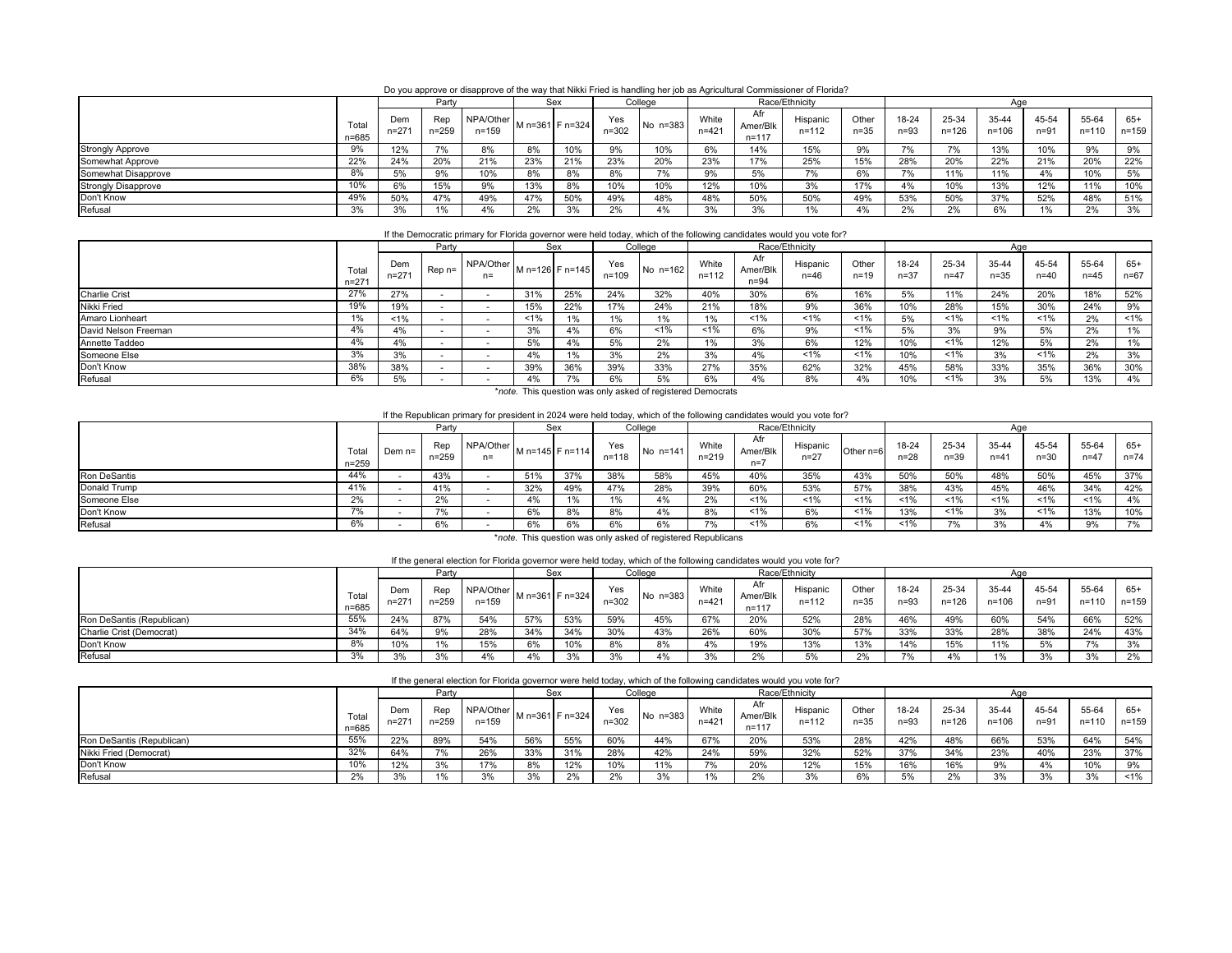| If the general election for U.S. Senator from Florida were being held today, which of the following candidates would you vote for? |  |  |
|------------------------------------------------------------------------------------------------------------------------------------|--|--|
|                                                                                                                                    |  |  |

|                          |                |               | Party            |                        |     | Sex             |                  | Race/Ethnicity<br>College |                    |                              |                       |               |                 | Aae                |                    |               |                    |                    |  |
|--------------------------|----------------|---------------|------------------|------------------------|-----|-----------------|------------------|---------------------------|--------------------|------------------------------|-----------------------|---------------|-----------------|--------------------|--------------------|---------------|--------------------|--------------------|--|
|                          | Total<br>n=685 | Dem<br>$n=27$ | Rep<br>$n = 259$ | NPA/Other<br>$n = 159$ |     | M n=361 F n=324 | Yes<br>$n = 302$ | No n=383                  | White<br>$n = 421$ | Afr<br>Amer/Blk<br>$n = 117$ | Hispanic<br>$n = 112$ | Other<br>n=35 | 18-24<br>$n=93$ | 25-34<br>$n = 126$ | 35-44<br>$n = 106$ | 45-54<br>n=91 | 55-64<br>$n = 110$ | $65+$<br>$n = 159$ |  |
| Marco Rubio (Republican) | 46%            | 16%           | 83%              | 38%                    | 48% | 44%             | 49%              | 40%                       | 57%                | 14%                          | 38%                   | 35%           | 42%             | 41%                | 43%                | 46%           | 46%                | 52%                |  |
| Val Demings (Democrat)   | 34%            | 69%           |                  | 28%                    | 34% | 35%             | 31%              | 42%                       | 24%                | 63%                          | 45%                   | 44%           | 37%             | 35%                | 32%                | 31%           | 30%                | 39%                |  |
| Don't Know               | 17%            | 13%           | 10%              | 30%                    | 14% | 19%             | 17%              | 16%                       | 18%                | 19%                          | 13%                   | 17%           | 18%             | 20%                | 23%                | 20%           | 19%                | 8%                 |  |
| Refusal                  | 3%             | 3%            |                  | 5%                     | 3%  | 2%              | 3%               | 20/2<br>-270              | 2%                 |                              |                       | 4%            |                 |                    | 2%                 | 3%            | 4%                 | 1%                 |  |

#### Compared to previous governors' elections, are you more enthusiastic about voting than usual, or less enthusiastic?

|                   |                | Party            |              |                        |     | Sex             | College<br>Race/Ethnicity<br>Aae |          |                  |                              |                   |               |                 |                    |                        |                   |                    |                    |
|-------------------|----------------|------------------|--------------|------------------------|-----|-----------------|----------------------------------|----------|------------------|------------------------------|-------------------|---------------|-----------------|--------------------|------------------------|-------------------|--------------------|--------------------|
|                   | Total<br>n=685 | Dem<br>$n = 271$ | Rep<br>n=259 | NPA/Other<br>$n = 159$ |     | M n=361 F n=324 | Yes<br>$n = 302$                 | No n=383 | White<br>$n=42'$ | Afr<br>\mer/Blk<br>$n = 117$ | Hispanic<br>n=112 | Other<br>n=35 | 18-24<br>$n=93$ | 25-34<br>$n = 126$ | $35 - 44$<br>$n = 106$ | 45-54<br>$n = 91$ | 55-64<br>$n = 110$ | $65+$<br>$n = 159$ |
| More enthusiastic | 52%            | 49%              | 65%          | 39%                    | 51% | 53%             | 51%                              | 54%      | 55%              | 40%                          | 50%               | 51%           | 40%             | 51%                | 44%                    | 53%               | 57%                | 56%                |
| Less enthusiastic | 30%            | 33%              | 17%          | 43%                    | 31% | 30%             | 32%                              | 25%      | 23%              | 42%                          | 39%               | 45%           | 49%             | 33%                | 39%                    | 33%               | 30%                | 17%                |
| About the same    | 13%            | 14%              | 15%          | 11%                    | 15% | 12%             | 12%                              | 17%      | 17%              | 12%                          | ە″ /              | 2%            |                 |                    | 15%                    | 10%               | 10%                | 20%                |
| Don't Know        |                | 3%               | 4%           | 7%                     |     | 4%              | 5%                               | 3%       | 4%               | 6%                           |                   | 2%            | 2%              |                    | 2%                     |                   | 2%                 | 6%                 |
| Refusal           | $1\%$          | 1%               | $1\%$        | $1\%$                  |     | $1\%$           | $1\%$                            | $1\%$    | 1%               |                              | 1%                | $1\%$         | 1%              | 1%                 | $1\%$                  | 1%                |                    | $1\%$              |

#### In general, how many cases of voter fraud do you think occur in any given statewide election in Florida?

|                     |                    |                | Party        |                        |     | Sex             |                  | College  |                    |                              | Race/Ethnicity    |                   |                   |                    | Aae                |                   |                    |                  |  |  |
|---------------------|--------------------|----------------|--------------|------------------------|-----|-----------------|------------------|----------|--------------------|------------------------------|-------------------|-------------------|-------------------|--------------------|--------------------|-------------------|--------------------|------------------|--|--|
|                     | Total<br>$n = 685$ | Dem<br>$n=27'$ | Rep<br>n=259 | NPA/Other<br>$n = 159$ |     | M n=361 F n=324 | Yes<br>$n = 302$ | No n=383 | White<br>$n = 421$ | Afr<br>Amer/Blk<br>$n = 117$ | Hispanic<br>n=112 | Other<br>$n = 35$ | 18-24<br>$n = 93$ | 25-34<br>$n = 126$ | 35-44<br>$n = 106$ | 45-54<br>$n = 91$ | 55-64<br>$n = 110$ | 65+<br>$n = 159$ |  |  |
| None or almost none | 28%                | 45%            | 14%          | 23%                    | 30% | 26%             | 25%              | 35%      | 23%                | 38%                          | 33%               | 33%               | 16%               | 22%                | 20%                | 25%               | 33%                | 37%              |  |  |
| Dozens              | 11%                | 11%            | 12%          | 11%                    | 10% | 12%             | 10%              | 14%      | 13%                | 7%                           | 8%                | 9%                | 12%               | 11%                | 11%                | 19%               | 11%                | 7%               |  |  |
| Hundreds            | 12%                | 10%            | 14%          | 11%                    | 12% | 12%             | 11%              | 13%      | 13%                | 12%                          | 10%               | 7%                | 16%               | 11%                | 9%                 | 12%               | 9%                 | 14%              |  |  |
| Thousands           | 22%                | 18%            | 21%          | 27%                    | 20% | 23%             | 24%              | 17%      | 23%                | 17%                          | 23%               | 20%               | 25%               | 28%                | 34%                | 19%               | 23%                | 11%              |  |  |
| Tens of thousands   | 11%                | 4%             | 16%          | 12%                    | 9%  | 12%             | 11%              | 11%      | 11%                | 9%                           | 14%               | 7%                | 19%               | 13%                | 16%                | 6%                | 12%                | 7%               |  |  |
| Millions            | 5%                 | 2%             |              | 7%                     |     | 4%              | 7%               | 2%       | 6%                 | 4%                           | 4%                | 9%                | 7%                | 7%                 | 6%                 | 8%                | 3%                 | 4%               |  |  |
| Don't Know          | 10%                | 8%             | 14%          | 8%                     | 11% | 10%             | 11%              | 9%       | 10%                | 12%                          | 8%                | 13%               | 4%                | 7%                 | 5%                 | 12%               | 8%                 | 17%              |  |  |
| Refusal             | 1%                 | 2%             | 1%           | 2%                     |     | 1%              | 2%               | 1%       | 2%                 | 1%                           | 1%                | $1\%$             | 2%                | $1\%$              | 1%                 | $1\%$             | 3%                 | 3%               |  |  |

## As you may know, Donald Trump contested the results of the 2020 election through legal challenges in various states and the Supreme Court.<br>Who do you think won the 2020 election – that is, who received the most votes cast

|                             |                    |                  |           |                                                      |     |     |                  |            |                    |                              | VITO QO YOU INTIIN WON THE ZUZU EIECHON – MALIS, WHO TECENED THE HIOSI VOIES CASI DY ENGIDIE VOIERS IN ENOUGH STATES TO WIN THE EIECHON? |                   |               |                    |                    |                   |                    |                  |  |  |
|-----------------------------|--------------------|------------------|-----------|------------------------------------------------------|-----|-----|------------------|------------|--------------------|------------------------------|------------------------------------------------------------------------------------------------------------------------------------------|-------------------|---------------|--------------------|--------------------|-------------------|--------------------|------------------|--|--|
|                             |                    |                  | Party     |                                                      |     | Sex |                  | College    |                    |                              | Race/Ethnicity                                                                                                                           |                   |               |                    | Aae                |                   |                    |                  |  |  |
|                             | Total<br>$n = 685$ | Dem<br>$n = 271$ | $n = 259$ | . . ⊌   NPA/Other   M n=361   F n=324  <br>$n = 159$ |     |     | Yes<br>$n = 302$ | No $n=383$ | White<br>$n = 421$ | Afr<br>Amer/Blk<br>$n = 117$ | Hispanic<br>$n = 112$                                                                                                                    | Other<br>$n = 35$ | 18-24<br>n=93 | 25-34<br>$n = 126$ | 35-44<br>$n = 106$ | 45-54<br>$n = 91$ | 55-64<br>$n = 110$ | 65+<br>$n = 159$ |  |  |
| Joe Biden definitely won    | 43%                | 74%              | 15%       | 41%                                                  | 43% | 44% | 38%              | 57%        | 34%                | 76%                          | 48%                                                                                                                                      | 47%               | 47%           | 41%                | 34%                | 47%               | 40%                | 48%              |  |  |
| Joe Biden probably won      | 15%                | 13%              | 14%       | 18%                                                  | 16% | 13% | 15%              | 14%        | 13%                | 8%                           | 19%                                                                                                                                      | 30%               | 19%           | 20%                | 22%                | 15%               | 13%                | 8%               |  |  |
| Donald Trump probably won   | 13%                | 5%               | 21%       | 12%                                                  | 11% | 14% | 14%              | 10%        | 15%                |                              | 13%                                                                                                                                      | 2%                | 19%           | 11%                | 12%                |                   | 15%                | 13%              |  |  |
| Donald Trump definitely won | 21%                | 3%               | 43%       | 15%                                                  | 20% | 21% | 24%              | 14%        | 29%                | 4%                           | 10%                                                                                                                                      | 8%                | 9%            | 20%                | 23%                | 19%               | 25%                | 22%              |  |  |
| Don't know                  |                    | 3%               |           | 9%                                                   |     |     | 6%               | 6%         | 6%                 | 8%                           | 6%                                                                                                                                       | 2%                | 4%            | 5%                 | 10%                | 3%                | 7%                 | 6%               |  |  |
| Refusal                     | 3%                 | 2%               | 2%        | 6%                                                   | 6%  | 1%  | 4%               | $1\%$      | 2%                 | 1%                           | 3%                                                                                                                                       | 11%               | 2%            | 4%                 | 1%                 | 10%               | $1\%$              | 3%               |  |  |

| Thinking back to the presidential election in 2020, who did you vote for? |  |  |
|---------------------------------------------------------------------------|--|--|
|                                                                           |  |  |

|              |                | Party         |                  |                        | Sex |                 |                  | College    |                    |                              | Race/Ethnicity        |                 |               |                    | Aae                |                 |                    |                    |  |  |
|--------------|----------------|---------------|------------------|------------------------|-----|-----------------|------------------|------------|--------------------|------------------------------|-----------------------|-----------------|---------------|--------------------|--------------------|-----------------|--------------------|--------------------|--|--|
|              | Total<br>n=685 | Dem<br>$n=27$ | Rep<br>$n = 259$ | NPA/Other<br>$n = 159$ |     | M n=361 F n=324 | Yes<br>$n = 302$ | No $n=383$ | White<br>$n = 421$ | Afr<br>Amer/Blk<br>$n = 117$ | Hispanic<br>$n = 112$ | Other<br>$n=35$ | 18-24<br>n=93 | 25-34<br>$n = 126$ | 35-44<br>$n = 106$ | 45-54<br>$n=91$ | 55-64<br>$n = 110$ | $65+$<br>$n = 159$ |  |  |
| Donald Trump | 40.6%          | 10%           | 82%              | 28%                    | 41% | 40%             | 43%              | 34%        | 55%                | 12%                          | 24%                   | 13%             | 26%           | 33%                | 47%                | 35%             | 43%                | 47%                |  |  |
| Joe Biden    | 37.6%          | 74%           | 9%               | 28%                    | 37% | 38%             | 33%              | 47%        | 29%                | 57%                          | 45%                   | 57%             | 40%           | 36%                | 28%                | 43%             | 29%                | 45%                |  |  |
| Did not vote | 11.9%          | 9%            | 30/<br>-270      | 26%                    | 15% | 10%             | 14%              | 7%         | 7%                 | 18%                          | 18%                   | 28%             | 30%           | 19%                | 13%                | 15%             | 9%                 | 2%                 |  |  |
| Someone Else | 2.6%           | 1%            |                  | 7%                     |     | 3%              | 2%               | 5%         | 3%                 | 3%                           | 3%                    | $1\%$           | 4%            | 5%                 | 8%                 |                 | 2%                 | $1\%$              |  |  |
| Don't know   | 1.8%           | 1%            | 1%               | 4%                     | 2%  | 2%              | 2%               | 1%         | 1%                 | 2%                           | 4%                    | $1\%$           | 1%            | 3%                 | 1%                 | 2%              | 3%                 | 2%                 |  |  |
| Refusal      | 5.6%           | 6%            |                  | 7%                     |     | 8%              | 5%               | 6%         | 6%                 | 8%                           |                       | 2%              | 1%            | 5%                 | 4%                 | 4%              | 14%                | 4%                 |  |  |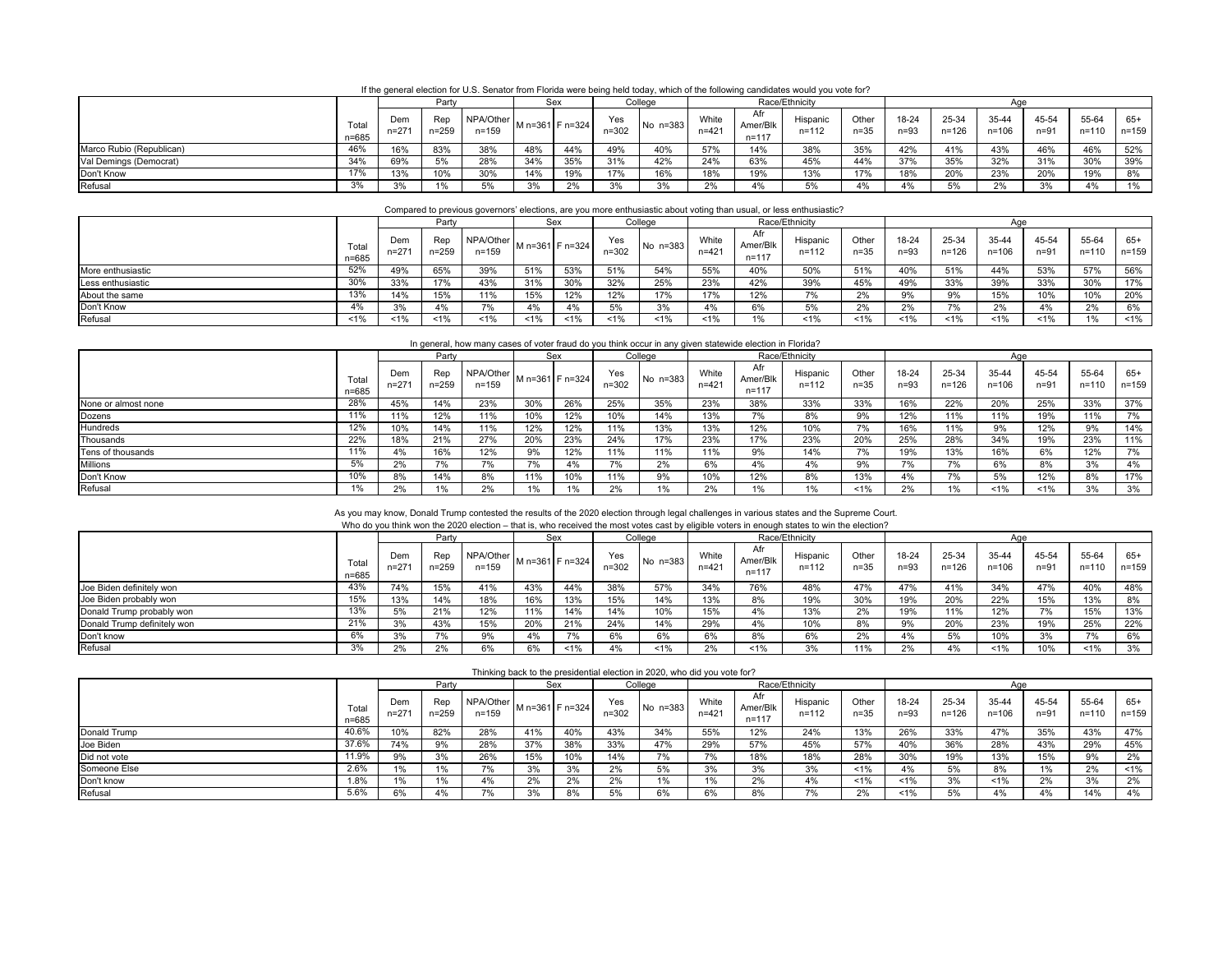|                       |                    |                  |              |                        |       |                 |                  | What is your present religion (if any)? |                    |                              |                       |                   |                 |                    |                |                   |                    |              |
|-----------------------|--------------------|------------------|--------------|------------------------|-------|-----------------|------------------|-----------------------------------------|--------------------|------------------------------|-----------------------|-------------------|-----------------|--------------------|----------------|-------------------|--------------------|--------------|
|                       |                    |                  | Party        |                        |       | Sex             |                  | College                                 |                    |                              | Race/Ethnicity        |                   |                 |                    | Aae            |                   |                    |              |
|                       | Total<br>$n = 685$ | Dem<br>$n = 271$ | Rep<br>n=259 | NPA/Other<br>$n = 159$ |       | M n=361 F n=324 | Yes<br>$n = 302$ | No n=383                                | White<br>$n = 421$ | Afr<br>Amer/Blk<br>$n = 117$ | Hispanic<br>$n = 112$ | Other<br>$n = 35$ | 18-24<br>$n=93$ | 25-34<br>$n = 126$ | 35-44<br>n=106 | 45-54<br>$n = 91$ | 55-64<br>$n = 110$ | 65+<br>n=159 |
| Protestant            | 27%                | 27%              | 34%          | 20%                    | 27%   | 28%             | 28%              | 26%                                     | 31%                | 30%                          | 18%                   | 17%               | 16%             | 15%                | 27%            | 37%               | 26%                | 34%          |
| Roman Catholic        | 21%                | 17%              | 26%          | 19%                    | 19%   | 22%             | 19%              | 23%                                     | 19%                | 15%                          | 32%                   | 17%               | 11%             | 17%                | 18%            | 21%               | 20%                | 27%          |
| Mormon                | 1%                 | $1\%$            | 3%           | 1%                     | 1%    | 2%              | 1%               | 2%                                      | 1%                 | $1\%$                        | 1%                    | $< 1\%$           | 2%              | 1%                 | 1%             | $1\%$             | 2%                 | 2%           |
| Jewish                | 2%                 | 3%               | 1%           | 3%                     | 1%    | 3%              | 2%               | 4%                                      | 3%                 | 1%                           | 2%                    | 2%                | 1%              | 1%                 | 1%             | 1%                | 3%                 | 5%           |
| Atheist/agnostic      | 7%                 | 7%               | 3%           | 10%                    | 9%    | 4%              | 7%               | 6%                                      | 4%                 | 6%                           | 7%                    | 24%               | 26%             | 17%                | 4%             | 2%                | 1%                 | 2%           |
| Something else        | 18%                | 20%              | 18%          | 15%                    | 18%   | 18%             | 19%              | 15%                                     | 18%                | 24%                          | 14%                   | 17%               | 16%             | 18%                | 19%            | 16%               | 21%                | 17%          |
| Nothing in particular | 18%                | 19%              | 11%          | 25%                    | 19%   | 18%             | 18%              | 19%                                     | 18%                | 20%                          | 18%                   | 13%               | 26%             | 28%                | 25%            | 14%               | 18%                | 9%           |
| Don't Know            | 2%                 | 2%               | 2%           | 1%                     | $1\%$ | 2%              | 1%               | 2%                                      | $1\%$              | 5%                           | 1%                    | 2%                | 2%              | 3%                 | 1%             | $1\%$             | 3%                 | 1%           |
| Refusal               | 5%                 | 5%               | 3%           | 8%                     | 6%    | 4%              | 5%               | 3%                                      | 4%                 | 1%                           | 8%                    | 9%                | 2%              | 2%                 | 4%             | 10%               |                    | 4%           |

Would you describe yourself as a "born again" or evangelical Christian, or not?

|                    |                   |                  | Party            |                       |     | Sex             |                  | Race/Ethnicity<br>College |                    |                          |                      |                   |                 |                       |                   |                 |                 |                   |
|--------------------|-------------------|------------------|------------------|-----------------------|-----|-----------------|------------------|---------------------------|--------------------|--------------------------|----------------------|-------------------|-----------------|-----------------------|-------------------|-----------------|-----------------|-------------------|
|                    | Tota<br>$n = 295$ | Dem<br>$n = 118$ | Rep<br>$n = 125$ | NPA/Other<br>$n = 52$ |     | M n=150 F n=145 | Yes<br>$n = 143$ | No n=152                  | White<br>$n = 191$ | Afr<br>Amer/Blk<br>$n=5$ | Hispanic<br>$n = 32$ | Other<br>$n = 15$ | 18-24<br>$n=30$ | $25 - 34$<br>$n = 40$ | 35-44<br>$n = 48$ | 45-54<br>$n=49$ | 55-64<br>$n=50$ | $65+$<br>$n = 78$ |
| Yes, born again    | 43%               | 33%              | 52%              | 46%                   | 40% | 46%             | 48%              | 30%                       | 45%                | 47%                      | 39%                  | 28%               | 26%             | 30%                   | 46%               | 43%             | 60%             | 42%               |
| No, not born again | 44%               | 48%              | 42%              | 41%                   | 46% | 43%             | 41%              | 54%                       | 44%                | 36%                      | 46%                  | 61%               | 58%             | 51%                   | 48%               | 40%             | 36%             | 45%               |
| Don't know         | 11%               | 18%              | 4%               | 10%                   | 12% | 10%             | 10%              | 12%                       | 9%                 | 17%                      | 15%                  | 6%                | 16%             | 16%                   | 6%                | 17%             | 1%              | 11%               |
| Refusal            | 2%                | 1%               | 2%               | 3%                    |     | 2%              |                  | 4%                        | 2%                 | 1%                       | 1%                   | 6%                | 1%              | 3%                    | $~1\%$            | 1%              | 4%              | 2%                |

\*note. This question was only asked of Protestant or Something else